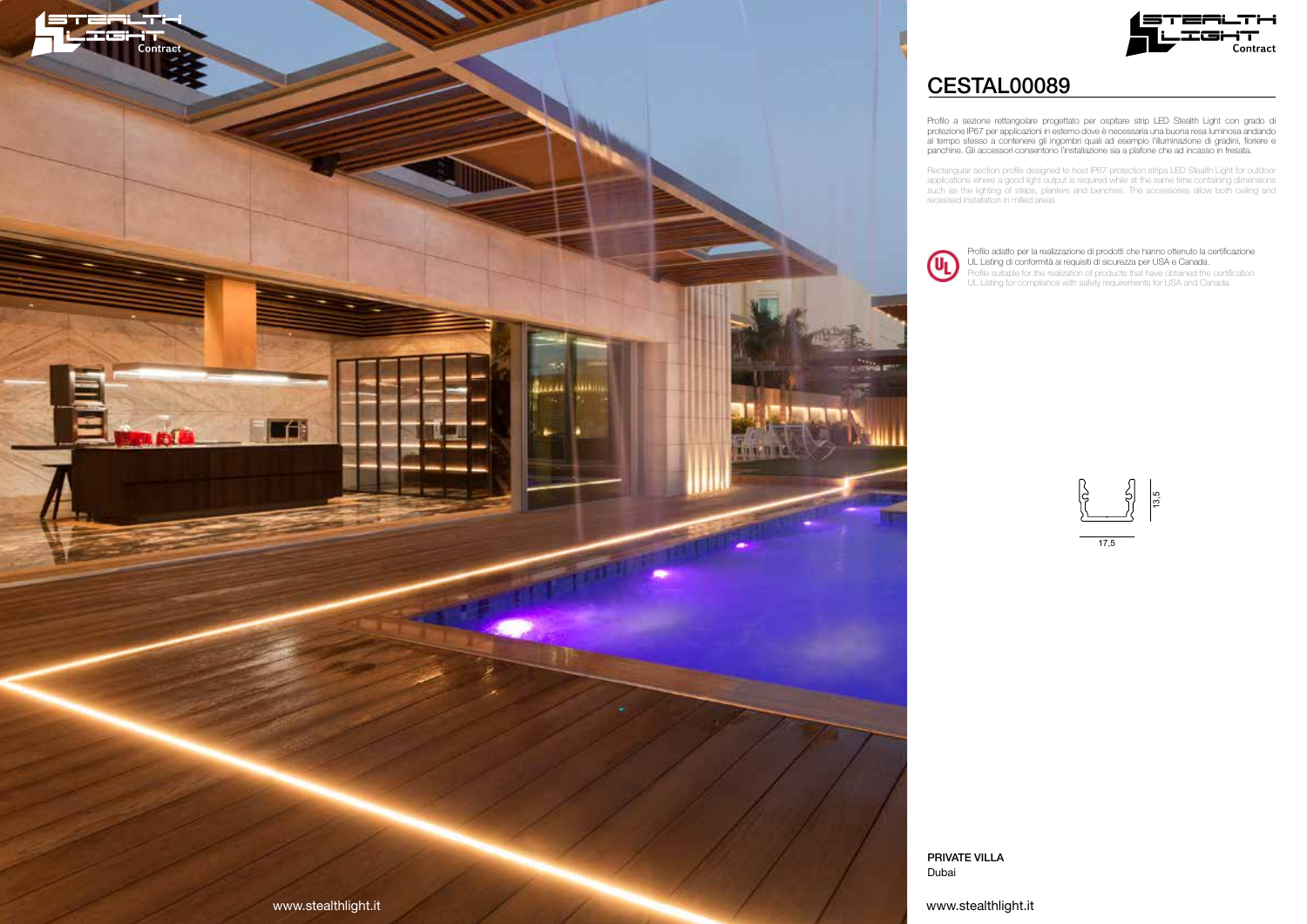Estruso in alluminio Extruded aluminum

Up to 6 meters  $\bullet$ 





## FINITURE FINISHING

#### Materiale: Material:

Dimensione: Dimension:

Nero **Black** 

Lunghezza: Length:



Tipi di installazione: Types of installation:

All. Anodizzato Anod. aluminum CROMALINE



---.A1 ---.A5







# CESTAL00089

Kit incasso Recessed kit

#### TERMINALI END CAPS

Clip di fissaggio in plastica Plastic fixing clip

### ACCESSORI ACCESSORIES

Clip di fissaggio in acciaio Steel fixing clip



Stondata - opalina Rounded - opal



#### DIFFUSORI DIFFUSERS

Coppia di tappi in plastica copertura tonda Couple of plastic caps Rounded cover

CMATVA00289 CMATVA00107

CMATVA00089 S





Coppia di tappi in plastica stampati Couple of printend plastic caps

CMATVA00089



CMATVA00007